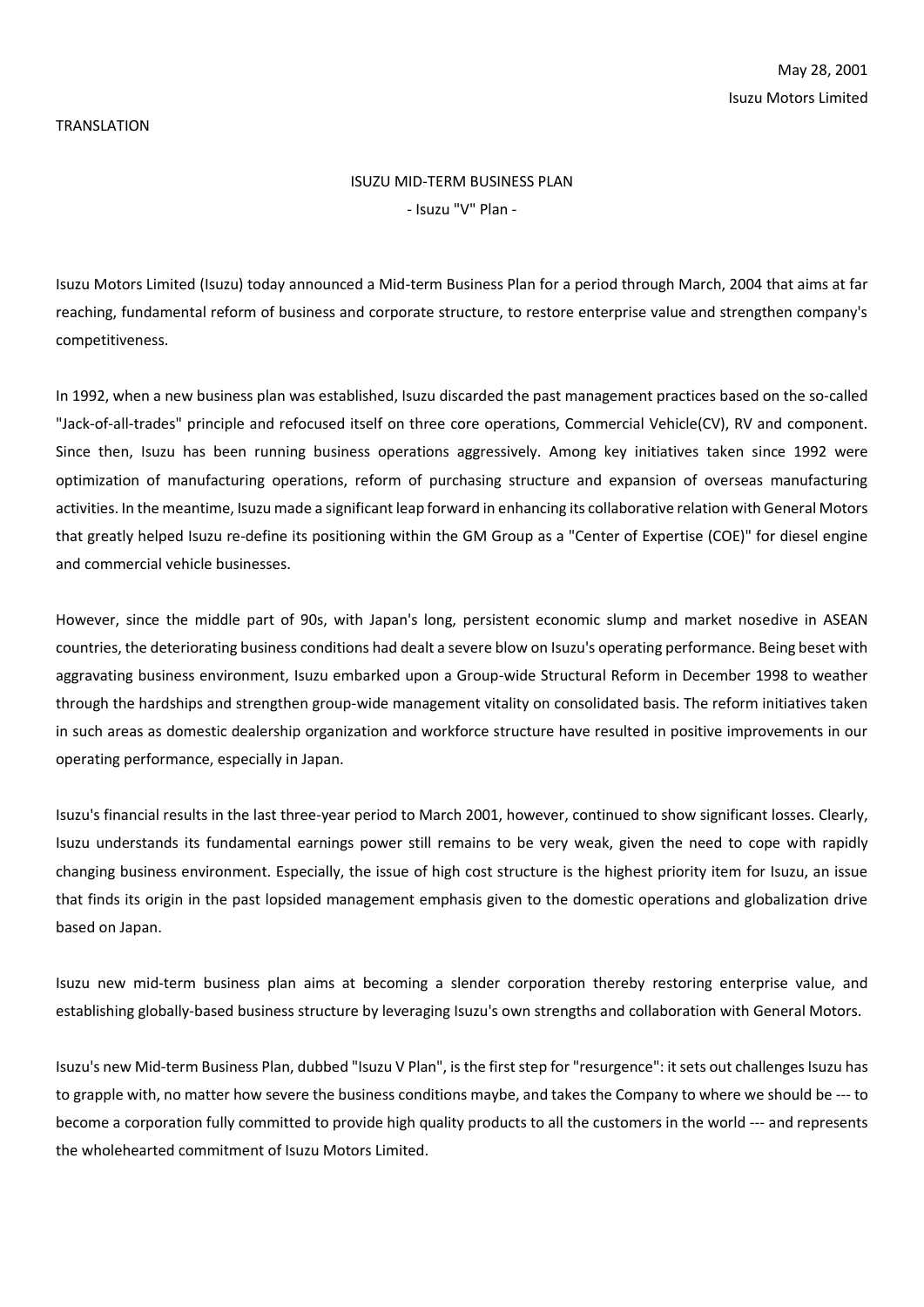## **<TARGET>** By fiscal year ending March 2004 (Excluding financial sector)

## (on consolidated basis in JPY bil.)

| Sales:                   | 1,520              |
|--------------------------|--------------------|
| <b>Operating Profit:</b> | Over <sub>60</sub> |
| Net Income:              | Over <sub>30</sub> |
|                          |                    |
| Assets                   | 1,110              |
| Debt (Interest-bearing)  | 510                |

\* The V in "Isuzu V Plan" means "Victory" and "V-shaped rebound".

### **<OVERVIEW OF ISUZU "V" PLAN>**

Right-sizing cost structure in Japan Leverage Isuzu' own strengths/collaboration with GM

| <b>I. RESTORE ENTERPRIZE VALUE</b>                      | <b>II. EXPAND BUSINESS</b>                        |
|---------------------------------------------------------|---------------------------------------------------|
| Consolidate manufacturing infrastructures in Japan<br>٠ | Establish globally-based business structure       |
| Reduce group-wide headcount                             | Reinforce powertrain business                     |
| Material cost reduction<br>$\sim$                       | Reinforce Domestic Sales and Distribution Network |
| Compress total consolidated assets                      | Enhance GM collaboration                          |
| Reinforce domestic dealers' earnings power<br>٠         |                                                   |
| Realign Isuzu Group companies<br>٠.                     |                                                   |
| Review SUV sales/business in Japan<br>٠                 |                                                   |
| Engineering program/efficiency improvement              |                                                   |

- - - Following summarizes specifics on each item - - -

## **I. RESTORATION ENTERPRISE VALUE**

**Slim down bloated manufacturing and sales infrastructures in Japan to a right size. Reduce cost, compress total assets and achieve lean group structure free of redundancies and waste.**

## **1) CONSOLIDATE MANUFACTURING INFRASTRUCTURES IN JAPAN**

**Right-size and consolidate worldwide manufacturing bases, and re-organize Japan production operations around 3 Plants.**

## **< TARGET>**

**Total capacity utilization at over 90% (current: 50%) through optimal allocation of production operations.**

## **<INITIATIVES>**

**KAWASAKI PLANT:**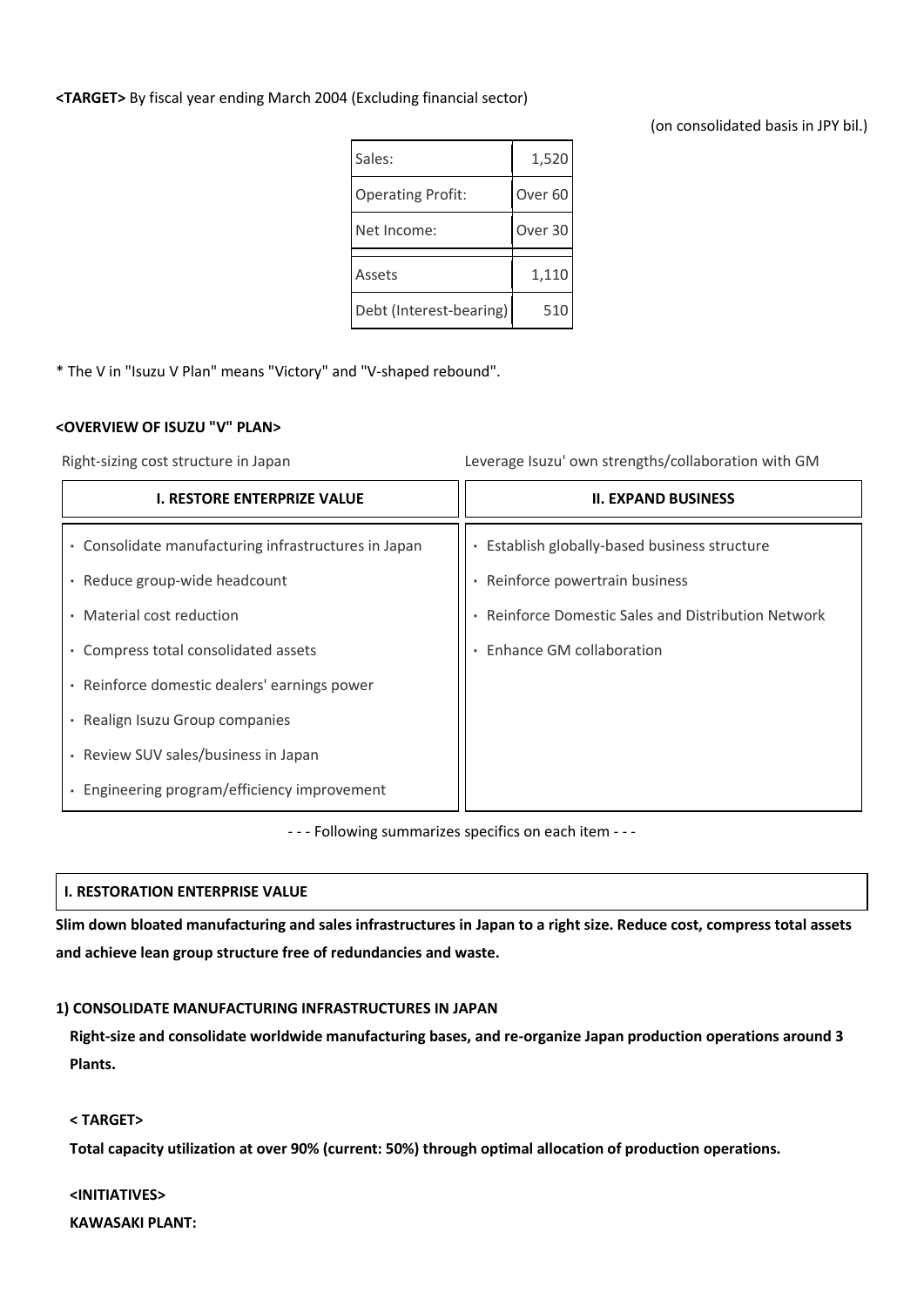- Close down completely by end of 2005, after relocation.
- Phased relocation by operation to Fujisawa and Tochigi to begin in 2002.

HD truck production: Be relocated to Fujisawa Medium Duty Truck manufacturing line by end of 2002, realizing mixed production of Heavy & Medium Duty trucks.

Engine production: Be relocated to Tochigi by end of 2005.

#### **CONSOLIDATE MANUFACTURING BASE:**

Vehicle assembly: Consolidate operations at Fujisawa Plant Relocate export pick-up truck production to Thailand from 2003. Shift SUV production to North America.

Engine production: - Tochigi: Engines for commercial vehicle use

- Hokkaido: Engine component for overseas production operations

- Fujisawa: Engines for RV use

### **2) REDUCE GROUP-WIDE HEADCOUNT**

## **<TARGET>**

**Reduce 9,700 Isuzu Group employees in 3 years**

**Current 38,000 persons 28,000 persons(26% reduction)**

**Breakdown: Isuzu Parent company: 3,300**

**Domestic dealers: 2,000**

**Subsidiaries and affiliates: 4,400**

**Total: 9,700-person reduction**

### **<INITIATIVES>**

Reduction through attrition, hiring freeze and voluntary early retirement (700 employees of Isuzu parent company, by fiscal term ending March 2002):.........6,700 persons.

Reduction through divestiture and changes in equity position (700 domestic dealer employees and 2,300 subsidiaries and affiliates' employees):....................3,000 persons

#### **3) MATERIAL COST REDUCTION**

## **<TARGET>**

**20% reduction in material cost in 3 years.**

## **< INITIATIVES>**

| Review specifications - Reduce vehicle models by 70%                                                    |
|---------------------------------------------------------------------------------------------------------|
| - Reduce component varieties by 50%                                                                     |
| Parts commonization - Expand scope of commonization between new and former models and between different |
| models.                                                                                                 |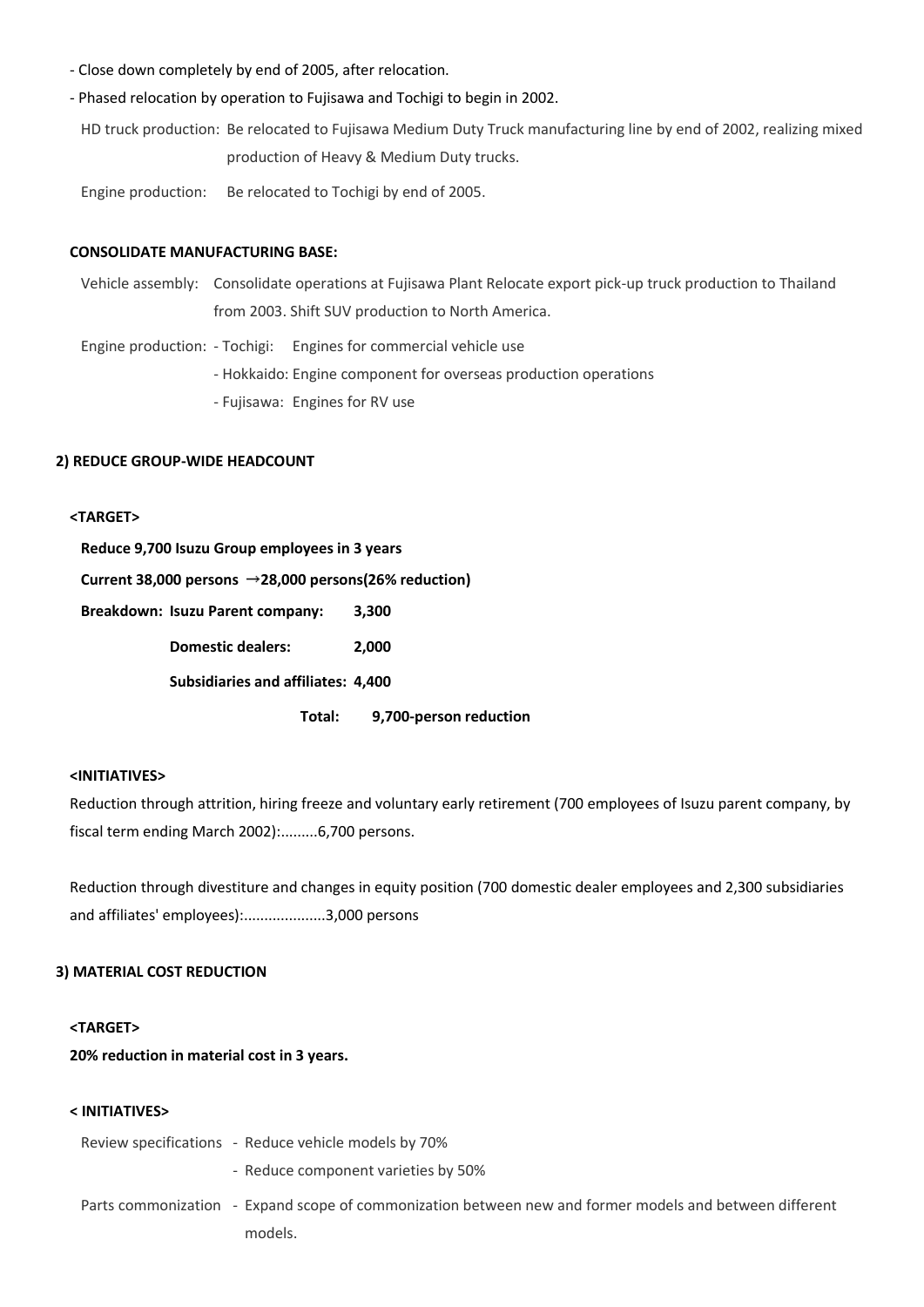| All-out              | - Leverage access to and effective use of GM WWP (Worldwide Purchasing) information and                                                                                                                             |
|----------------------|---------------------------------------------------------------------------------------------------------------------------------------------------------------------------------------------------------------------|
| benchmarking:        | expertise.                                                                                                                                                                                                          |
| Selective suppliers: | - 470 current vendors be reduced to approx. 300 companies<br>- Joint purchasing with GM WWP.                                                                                                                        |
| Full-time function:  | - Reinforce cross-functional full-time team activities (180-strong workforce) among<br>Engineering, Manufacturing and Purchasing Divisions<br>- A new function "Overseas Sourcing & Control" in Purchasing Division |

## **4) COMPRESS TOTAL CONSOLIDATED ASSETS**

**Sell assets and stock holding, and improve fund-raising capabilities and cashflow.**

## **<TARGET>** (Excluding financial sector)

| <b>Total consolidated assets:</b> | Approx. JPY 350 bil. reduction in 3 years.                                       |
|-----------------------------------|----------------------------------------------------------------------------------|
|                                   | Current JPY 1,460 bil (at end of March 2001) be reduced to JPY 1,110 bil (at end |
|                                   | of March 2004)                                                                   |
|                                   | Interest-bearing consolidated debt: Approx. JPY 250 bil reduction in 3 years.    |
|                                   | Current JPY 750 bil (at end of March 2001) be reduced to approx. JPY 510 bil (at |
|                                   | end of March 2004).                                                              |

## **<INITIATIVES>**

| Asset sale: | - Kawasaki Plant                                                                                  |             |
|-------------|---------------------------------------------------------------------------------------------------|-------------|
|             | - Head office, etc.                                                                               | JPY 65 bil. |
|             | Sale of stock holding: - Resolution of cross-shareholding, etc.                                   | JPY 25 bil. |
| Inventory:  | - 25% group-wide reduction (at March 2002)                                                        | JPY 50 bil. |
| Misc:       | - Securitization of receivables and reduction of receivables' collection period, etc. JPY 70 bil. |             |

## **5) REINFORCE EARNINGS POWER OF DOMESTIC DEALERS**

## **<TARGET>**

**Across-the-board profitability at all dealers: fiscal year ending March 2004**

## **< INITIATIVES>**

Accelerate CV dealer consolidation: Total number of dealers in Japan be reduced to 25 (currently, 41).

- Full-line dealers: Combine H/D and L/D truck-exclusive dealers
- Expand sale territory per dealer: Merge dealers with overlapping sales territories.

# Realign service outlets (Consolidate and reinforce functional capabilities):

- Total number of service outlets be reduced to approx. 320 (currently 400)
	- Outlet realignment by service work categories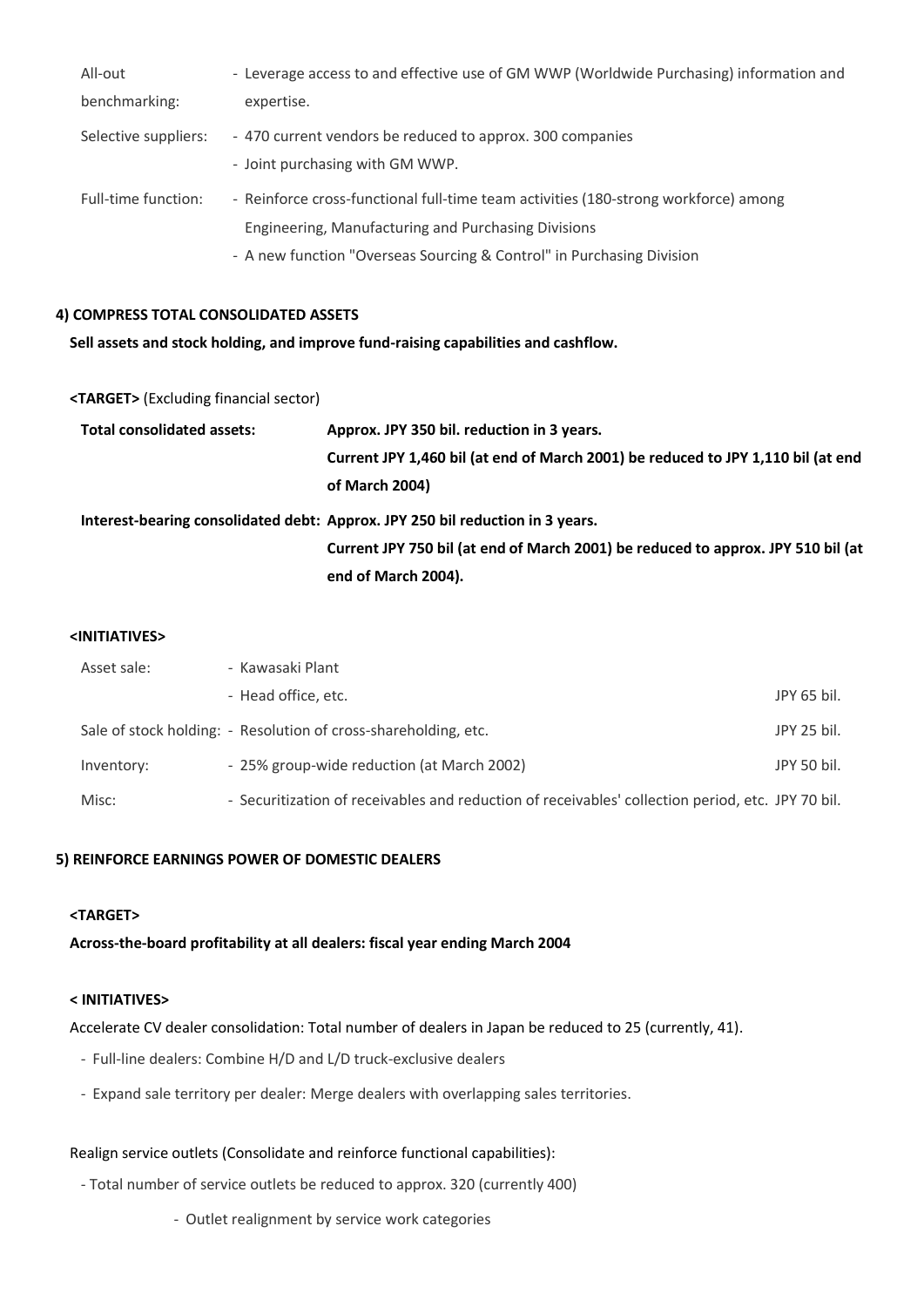- Review of market coverage of service operations
- Reinvest savings from restructuring for service shop renewal and functional reinforcement

#### **6) REALIGN ISUZU GROUP COMPANIES**

**Review entire Group-wide businesses, divest and/or restructure non-core businesses.**

**The 109 group companies be reviewed from the perspective of operational framework, and functions be consolidated and/or abolished.**

#### **< TARGET>**

**40% reduction in total number of affiliates(current 109 companies).**

#### **< INITIATIVES>**

- Merger into Isuzu parent company
- Merger between affiliates
- Liquidate unprofitable non-core businesses
- Sell businesses, change Isuzu's equity position

#### **7) REVIEW SUV SALES/BUSINESS IN JAPAN**

#### **Realize reciprocal use of sales resources with GM, and aim at RV sales increase in Japan.**

#### **< INITIATIVES>**

- Study sales outlet integration opportunities: Promote transformation of Isuzu sales outlets into GM AutoWorld (GMAW) shops.
- Supply Isuzu SUVs with Chevrolet badge: Primarily from Subaru-Isuzu Automotive Plant in the U. S.
- Active operational support to GMAW (service, after-sales parts, logistics)

#### **8) ENGINEERING PROGRAM/EFFICIENCY IMPROVEMENT**

# **Integrate platform to "Core platforms" and deploy derivative technologies to realize an all-out efficiency improvement.**

#### **< INITIATIVES>**

Platform integration (Target completion in 2006)

- Current 7 platforms be reduced to 3 "Core platforms"
- Core platforms: H/D CV, M/& L/D CV, Pick-up truck

## **II. EXPAND BUSINESS**

**As a GM Group company playing a central role in diesel engine and commercial vehicle businesses, reinforce collaborative relation with GM by leveraging Isuzu's strengths and optimizing resources and functional allocation with a global perspective, and re-establish business structure on a global scale.**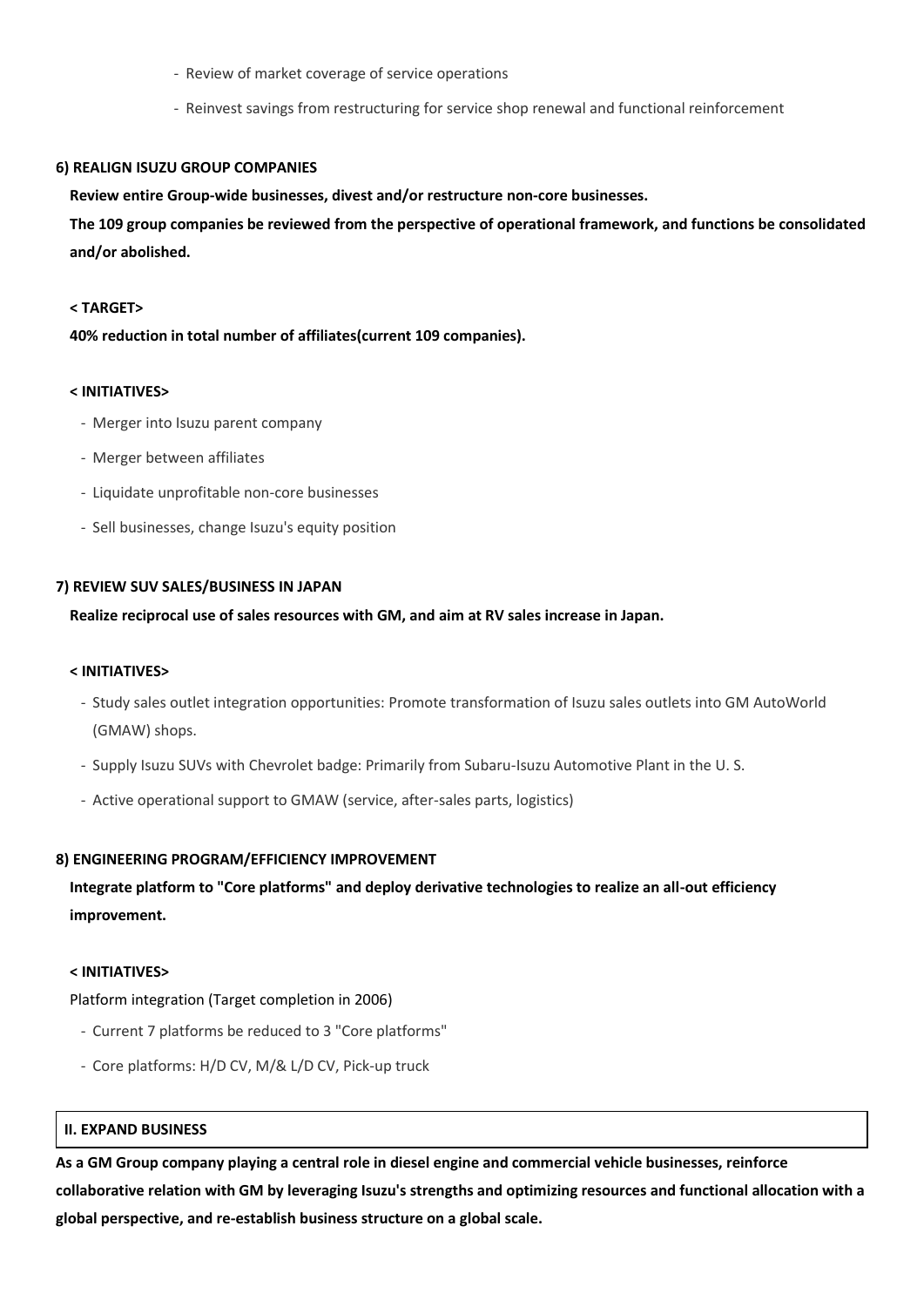## **ESTABLISH GLOBALLY-BASED BUSINESS STRUCTURE**

- Establish global work-sharing structure around 4 centers, Japan, ASEAN, China and America, and realize optimization of engineering, sourcing, production and sales efficiencies by each product line-up
- Develop strategic global model vehicle.
- In particular, ASEAN (LCV) and China (CV, bus) operations be given special focus for further reinforcement. \* LCV (Light Commercial Vehicle, e.g., pick-up truck, multi-purpose vehicle, etc)

### **REINFORCE POWERTRAIN BUSINESS**

Forge the world No.1 DE manufacturer's position (Target : 1.8 mil. unit production in 2005)

### **REINFORCE DOMESTIC SALES & DISTRIBUTION NETWORK**

Strengthen sales operations in peripheral businesses beyond new vehicle sales, and offer comprehensive packaged products.

## **ENHANCE GM COLLABORATION**

Effective use of GM resources and the volume merits Reciprocal use of Isuzu/GM sales channels Cooperative product development and product integration

- - - More specifically - - -

### **1) ESTABLISH GLOBALLY-BASED BUSINESS STRUCTURE**

### **Effective product deployment and sales outlet alignment with thorough coverage of key market**

On a product-by-product basis, main operational center (sourcing/production/sales) be established. Each operational center to serve world-wide market (completed vehicle, parts, component businesses)

| $-CV:$                                          | Japan and China             |
|-------------------------------------------------|-----------------------------|
| - Pick-up truck & multi-purpose vehicle : ASEAN |                             |
| - SUV:                                          | North America               |
| - DE for CV use:                                | Japan, China, Asia, America |
| - DE for cars:                                  | Europe                      |

### **Strategic "Global Vehicle Models"**

By positioning LCV and pick-up truck as Strategic Global Models, new vehicle models with novel concept be deployed globally.

LCV/pick-up truck derived model: Delivery truck, multi-purpose vehicle and SUV, etc., with novel concept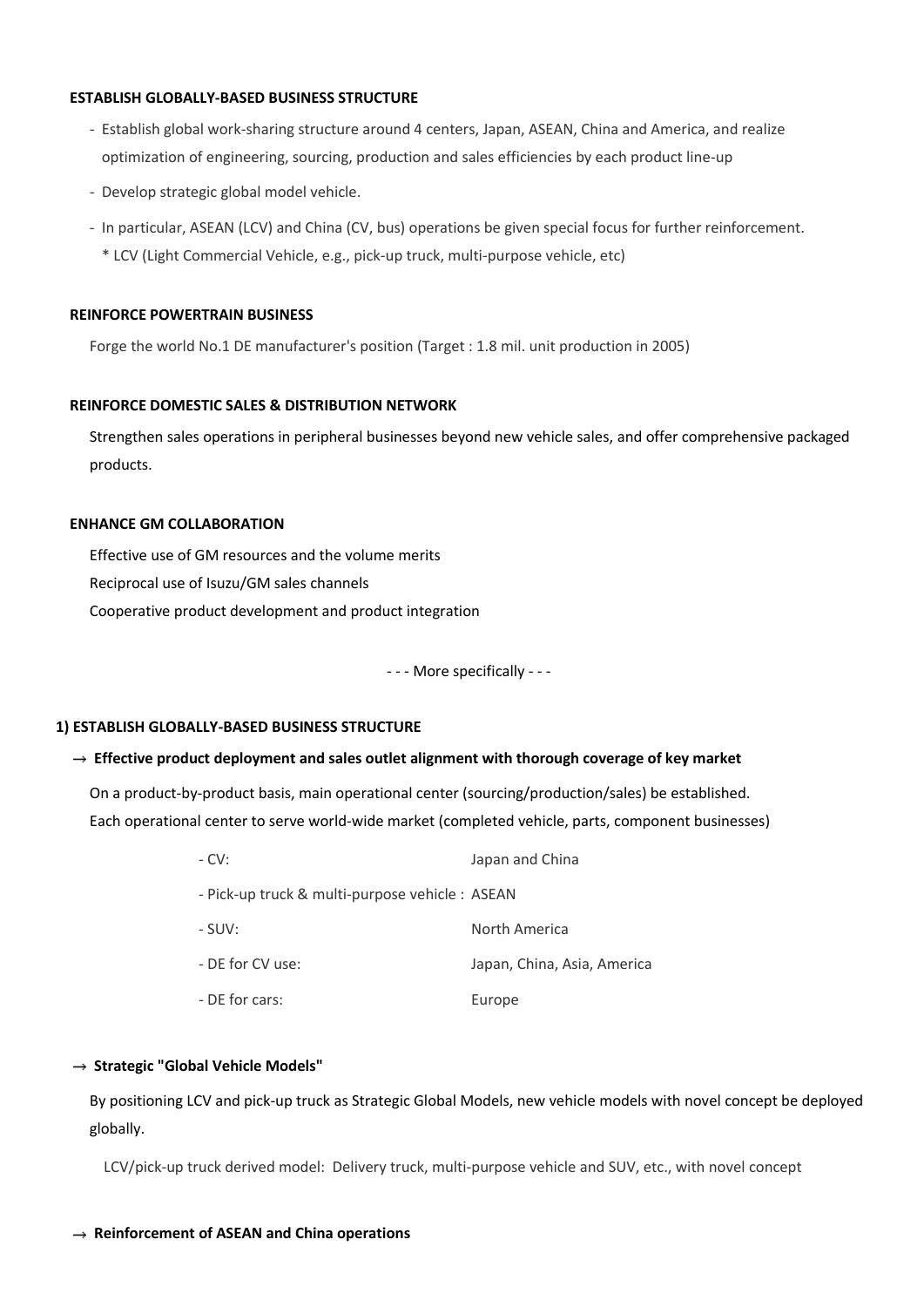- Thailand: World production base of pick-up truck
	- Full-scale operational reinforcement in production facilities, sourcing/distribution
- Indonesia: World production base of Global Multi-purpose vehicle
	- Establish solid business structure, leveraging local capital
- China: Deploy H/D CV and bus full line-up
	- Parts/component supply base
	- Establish far-reaching sales network, leveraging service & parts operations

### **2) REINFORCE POWERTRAIN OPERATIONS**

Build up a solid position as a leading, premium brand DE manufacturer, in all aspects of advanced technology, production capabilities and business operations.

### **Explore new market opportunities and sustain new business undertakings**

Expand DE sales to GM Group companies Increase DE sales to other auto manufacturers

## **Isuzu's self-supporting operations and businesses**

Globalization of production operations and product supply:

- Expand production at DMAX (the US), and ISPOL (Poland)
- Study spin-off of Hokkaido Plant to create an engine-exclusive plant.
- Leverage use of Thailand, Indonesia, China production operations
- Spin-off and reinforce industrial/marine engine businesses

### → Advanced DE technology

Accelerate commercialization of super-clean DE with high power/torque

## **3) REINFORCE DOMESTIC SALES & DISTRIBUTION NETWORK**

### **Create new value to meet customer needs**

- **Reinforce peripheral businesses around domestic sales operations**
	- Service, financing, body-building, used-vehicle, CV leasing, re-manufacturing, etc.

### **Develop total package products of these related businesses including new car sales**

## **4) ENHANCE GM COLLABORATION**

Expand collaboration from the "product supply-based" to "function-based" undertakings

**Engineering:**